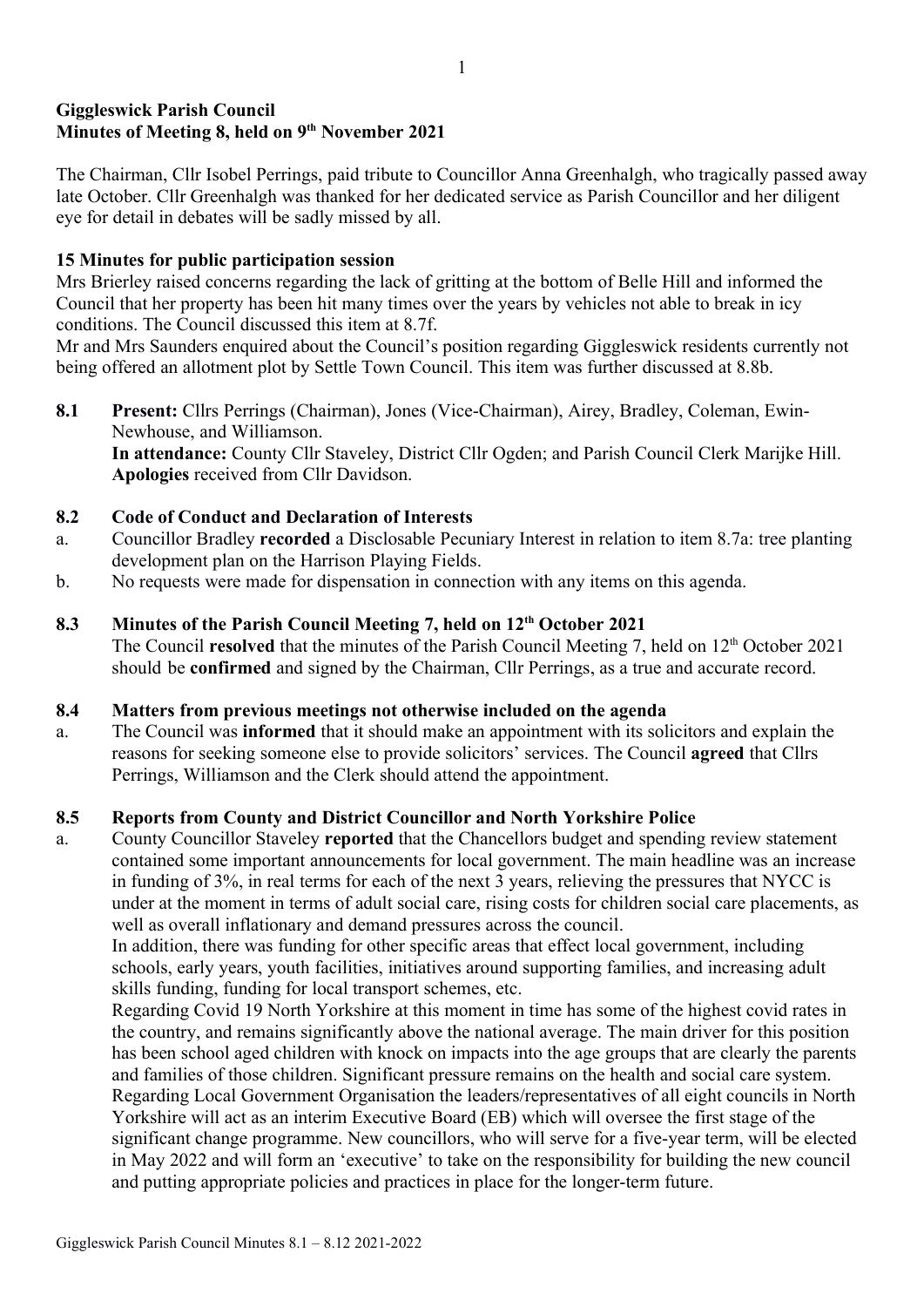The first year will be to provide governance for the final year of the county council and to oversee the implementation of the new council. This same group of councillors will then carry on their role on the new council for a further four years. District and borough councils will remain until 1<sup>st</sup> April 2023, and current district and borough councillors will continue in their roles until that date.

- b. District Cllr Ogden reported on the continuous correspondence with the YDNPA regarding the Stainforth Foss litter and the 3 Peaks Challenge Walks. Regarding the footpath maintenance that is required on the Stackhouse side of the Langcliffe locks footbridge Cllr Ogden reported that the area in question lies between the responsibility of the YDNPA and NYCC. A firmer footing at the field gate has been reported to the YDNPA Area Ranger and maintenance on the path between the field gate and the footbridge, which has been made very uneven through footfall erosion and flooding, has been reported to NYCC.
- c. The Council had received the written police report, which contained 9 incidents during the period between 9 October to 4 November, all minor.

## 8.6 Planning

# a. Applications

1 YDNPA: C/31/659 – full planning permission for erection of 8 No. residential dwellings with associated landscaping and drainage works, Land at Stackhouse Lane. The Council agreed to comment that the proposed entrance into the development should be positioned further south and as near towards Giggleswick village as possible. The proposed entrance is situated where the road narrows and is near to a corner, where it is difficult for two cars to pass. Also, the proposed 3 storey terraced housing is not keeping in character with the other properties on Stackhouse Lane, which are mostly bungalows. The Council is of the opinion that 3-storey high properties in this location and elevated on a slope as well, are so out of character and context that this might contravene with planning policies and the Council would request the YDNPA Planning Officer to contact the applicant if they would re-consider the design of the proposed properties taking their height into consideration.

The Council agreed it had no comments to make on the following three planning applications:

- 2 CDC: 2021/23328/HH single storey extension to bungalow to provide a bedroom and en-suite bathroom, Keswick, Station Road;
- 3 CDC: 2021/23361/HH proposed porch extension to existing dwelling, Garstangs Cottage, Garstangs Yard, Belle Hill;
- 4 CDC: 2021/23459/TCA T1 Rowan Reduce height by 2m, reshape away form house wall, 1 Raines Croft.

## b. Decisions

The Council noted it had not received a decision on pending planning applications.

## c. Other planning matters

- 1 Settle Town Council: Pump Track planning application. The Council had received communication from Settle Town Council asking support for the Pump Track planning application. The Council agreed to support the skate park and pump track facility as a much needed facility for people of all ages in the wider communities of Settle and Giggleswick.
- 2 The Council noted the draft revised Statement of Community Involvement for public consultation, which explains how CDC, as the Local Planning Authority for the area of Craven that falls outside the Yorkshire Dales National Park (the plan area), will engage individuals, communities, businesses, organisations and stakeholders in the planning process - both spatial planning (planning policy) and development management (planning applications). The Council agreed that Members should provide any comments they may have.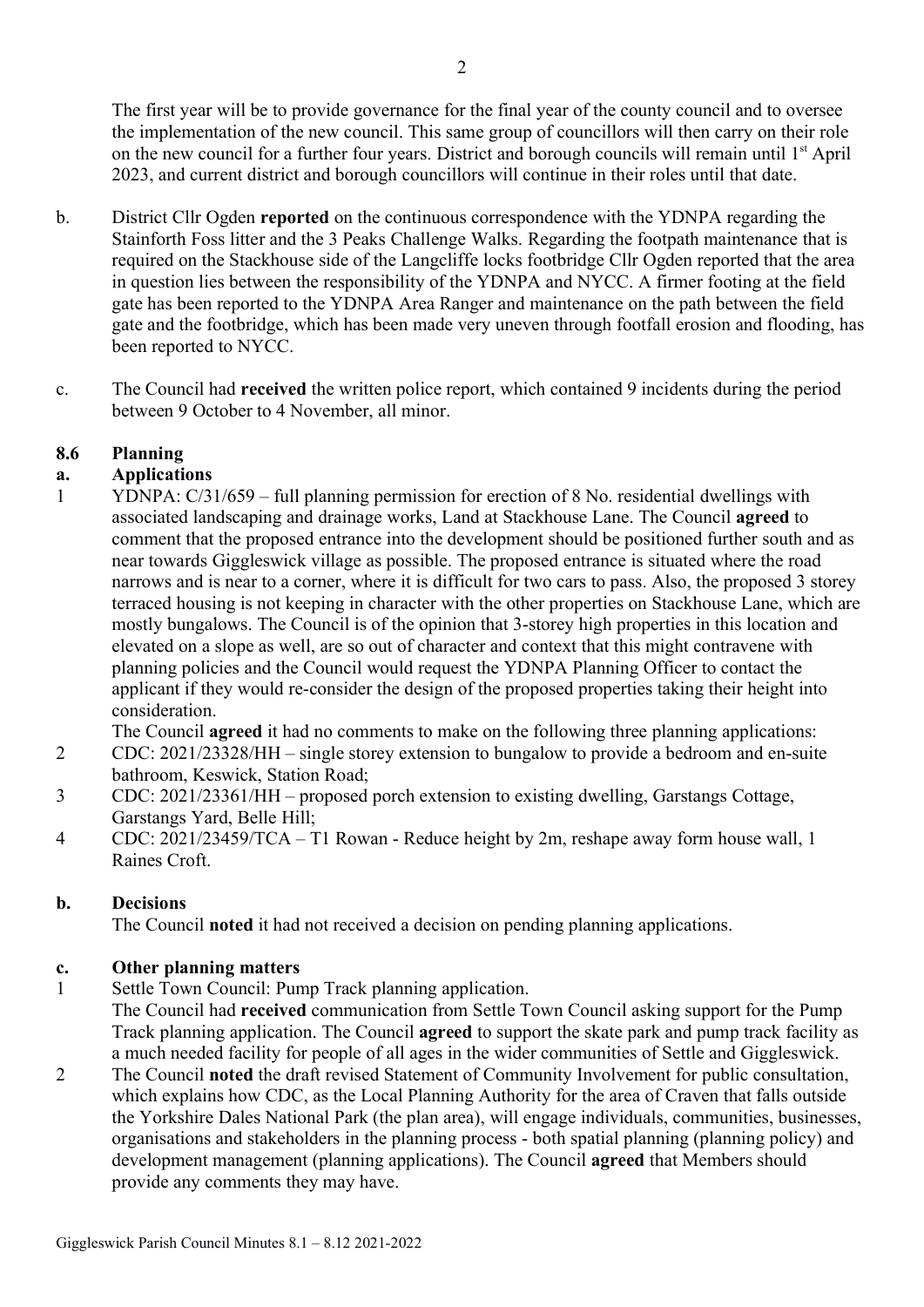# 3 CDC: consultation on changes to the Local List requirements.

The Council noted communication from Craven District Council, currently undertaking a review of the additional information they require to be submitted with planning applications over and above the minimum prescribed national requirements. The Council agreed that Members should provide any comments they may have.

### 4 proposed development at Little Lords Field

The Council had received communication from the Giggleswick School Bursar and Clerk to the Governors that the developer has completed their detailed planning and that the case to Sport England has been completed for the loss of the redundant playing field and the resultant reinvestment in sport for Giggleswick School and for the local community. The proposed planning application will be submitted to CDC soon. The Council agreed to make enquiries with the CDC Sports Development Officer if the Parish Council is expected to submit a suggested list of S106 funds when it considers this planning application or wait until the planning decision has been issued.

## 8.7 Reports and updates regarding parish maintenance matters

## a. Harrison Playing Fields:

- Regarding the footpath improvement from the entrance near the Vicarage to the junction with the new path Cllr Bradley reported on a site meeting with the contractor and confirmed that the new footpath will be extended to the boundary wall as far as this is practicably possible without undermining the wall. The Council resolved that the contractor can proceed, subject to the quotation remaining to be £4,350.00 plus VAT without the installation of a non-slip surface.

- The Council had received the RoSPA Play Safety Inspection Report 2021 and Members of the HPF Working Group reported a high risk on one item of play equipment. The Council resolved to take the swings down as a matter of urgency until further notice to prevent usage. Members of the Working Group will discuss the Safety Report and recommend action to the Council in due course.

- Regarding the possibility of issuing Dog Control Orders the Council had contacted CDC to seek support and enquire if they would issue Dog Control Orders on the Council's behalf. The Council was informed that a response is awaited and agreed to write a short piece for the Village Section in the Craven Herald, explaining the issuing of DCOs for dog owners to keep dogs on a lead in the entire field; for owners to clear up after their dogs; and for owners to keep dogs out of the fenced off rugby pitch and the children's play area.

- Regarding the tree planting development plan the Council resolved to purchase 22 trees, 13 white flowering cherry at £60 each; 3 pink flowering cherry at £72 each; and 6 apple at £60 each, to a total value of £1,356.00. The Council resolved to accept the quotation by PBA to plant all trees at zero staff cost for £537.80 with a possible additional cost to be confirmed for bonemeal.

Cllr Jones informed the Council that the members of the Parochial Church Council are, in principle, in favour of getting involved in the Parish Council's tree planting project as part of The Queen's Green Canopy initiative and that he would recommend to the PCC to make a donation towards this project to the Parish Council.

- The Council had received a quotation from its grass cutting contractor for the strimming of all the verges around the Harrison Playing Fields for £25 per hour  $+$  VAT. The Council resolved to accept this quotation and contact the contractor to proceed.

- The Council resolved to invoice the Rugby Club £350.00 for the hire of the Lower Fellings for the season 2021-2022.

- The Council agreed to discuss the draft Risk Assessment at the next Parish Council meeting.

- regarding Other Issues, the Council was informed that the posts and netting of the small goals, which were used in the summer inside the fenced off rugby pitch, have been seen damaged and scattered in the hedge by the haha wall between the Lower and Middle Fellings of the Harrison Playing Fields. The Council agreed to contact the Rugby Club requesting that these be removed.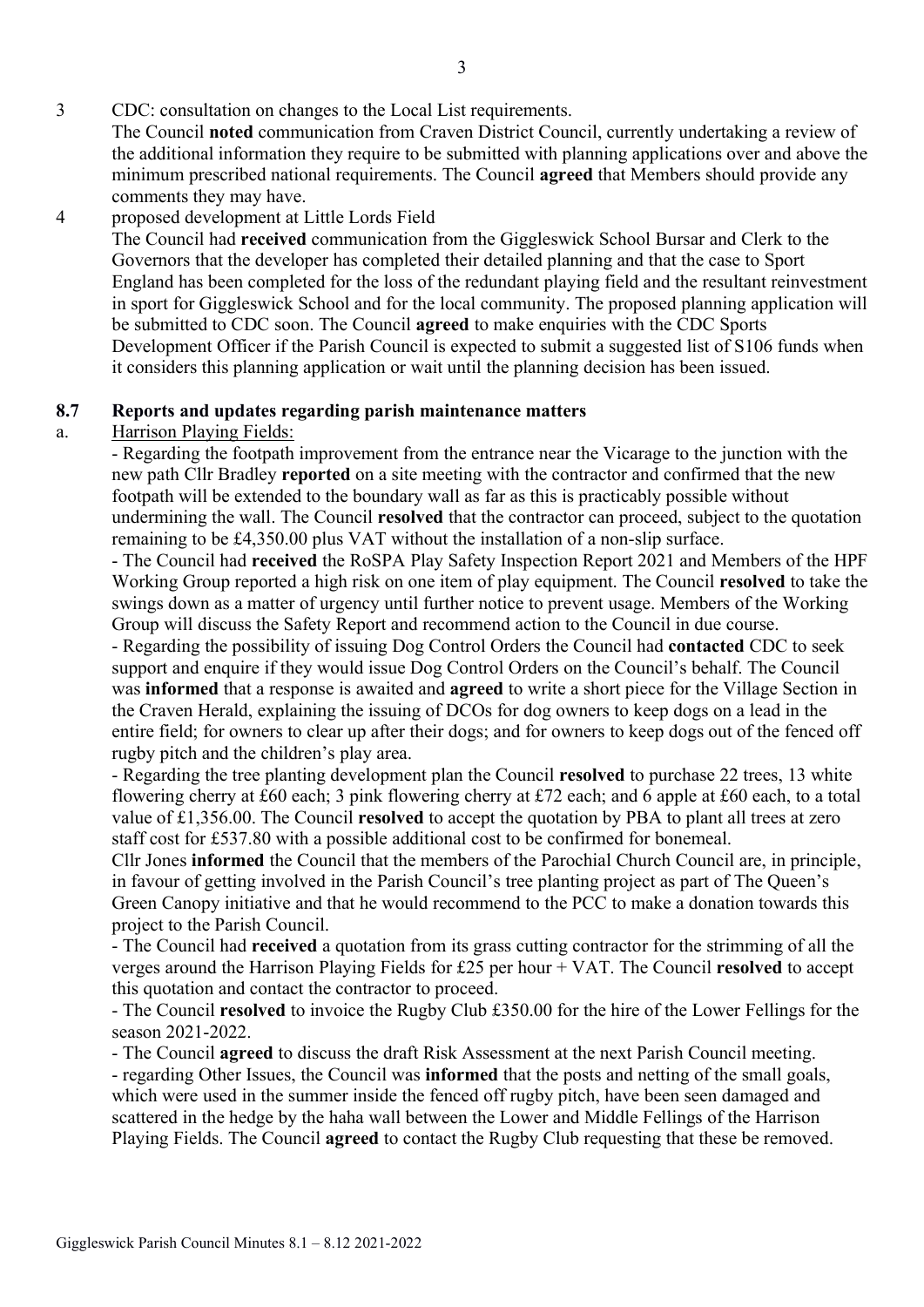# b. street lighting:

The Council was informed that NYCC street light number 5, between 23 and 24 Lords Close and LP 38A, located at the ginnel on Bankwell Road are repaired; and that LP37 at Otters Rise is still not working. The Council was informed that three street lights between Settle College and the Swimming Pool are not working. The Council agreed to contact NYCC Highways to report LP32, LP25 and LP24 as faulty.

The Council noted the installation of a new column LP55 opposite to the old column on Station Road.

c. bollard at entrance of bridge over Tems Beck to Tems Street

The Council was informed that the location of a retractable bollard would be on Tems Street to not only stop vehicles going over the bridge at number 9, but also to deter vehicles to go over the slab bridge onto Church Street. The Council agreed that a bollard on Tems Street could pose safety issues and it decided to hold off installation for the time being and consider alternatives at the next Parish Council meeting.

d. update on clearing of vegetation on Riverside Path

The Council agreed to arrange a site meeting with its grass cutting contractor to discuss strimming the verge on the Riverside Path from Kendalmans to Sandholme Close from path to fence and strimming the land in front of the bench facing Arla Dairy downstream to Sandholme Close in order they can provide a quotation.

## e. verges maintenance

The Council agreed that the vegetation on the following verges should be strimmed:

- on Raines Road from Southend to the footpath across to Raines Road;
- on Bankwell Road from Sandholme Barn to Kendalmans;
- triangle at the top of Belle Hill; and

- on the B6480 one area opposite the Harts Head and two areas in front of the Swimming Pool. The Council resolved to accept the quotation from its grass cutting contractor to carry out the strimming and removal of vegetation for  $£25 + VAT$  per hour and contact the contractor to proceed.

f. further issues relating to NYCC Highways

The Council was informed that the signage at the Mill Hill Lane junction with the B6480 to Buck Haw Brow has not been installed yet by NYCC Highways. The Council agreed to forward the Highways Officer's communications regarding this subject to County Cllr Staveley, who will make enquiries.

Regarding the winter gritting issues the Council was informed that it is unrealistic to form a Community Partnership to address the gritting of Belle Hill. The Council agreed that County Cllr Staveley should continue to negotiate a change to the existing gritting route in order it includes Raines Road, Church Street and Bankwell Road and it will ask Giggleswick School for support.

## 8.8 Reports and updates on parish matters other than maintenance

a. update on installation of SID on private land

The Council was informed that NYCC Highways has serious concerns in relation to the Parish Council's intention to install a SID on private land. The Council agreed to put this project on hold until further communication from NYCC Highways Senior Road Safety Engineer was received.

## b. allotment allocation to Settle sites

The Council decided to contribute £25 per plot holder to Settle Town Council now, totalling £450.00, with a view to them offering a plot to the eight parishioners currently on their waiting list.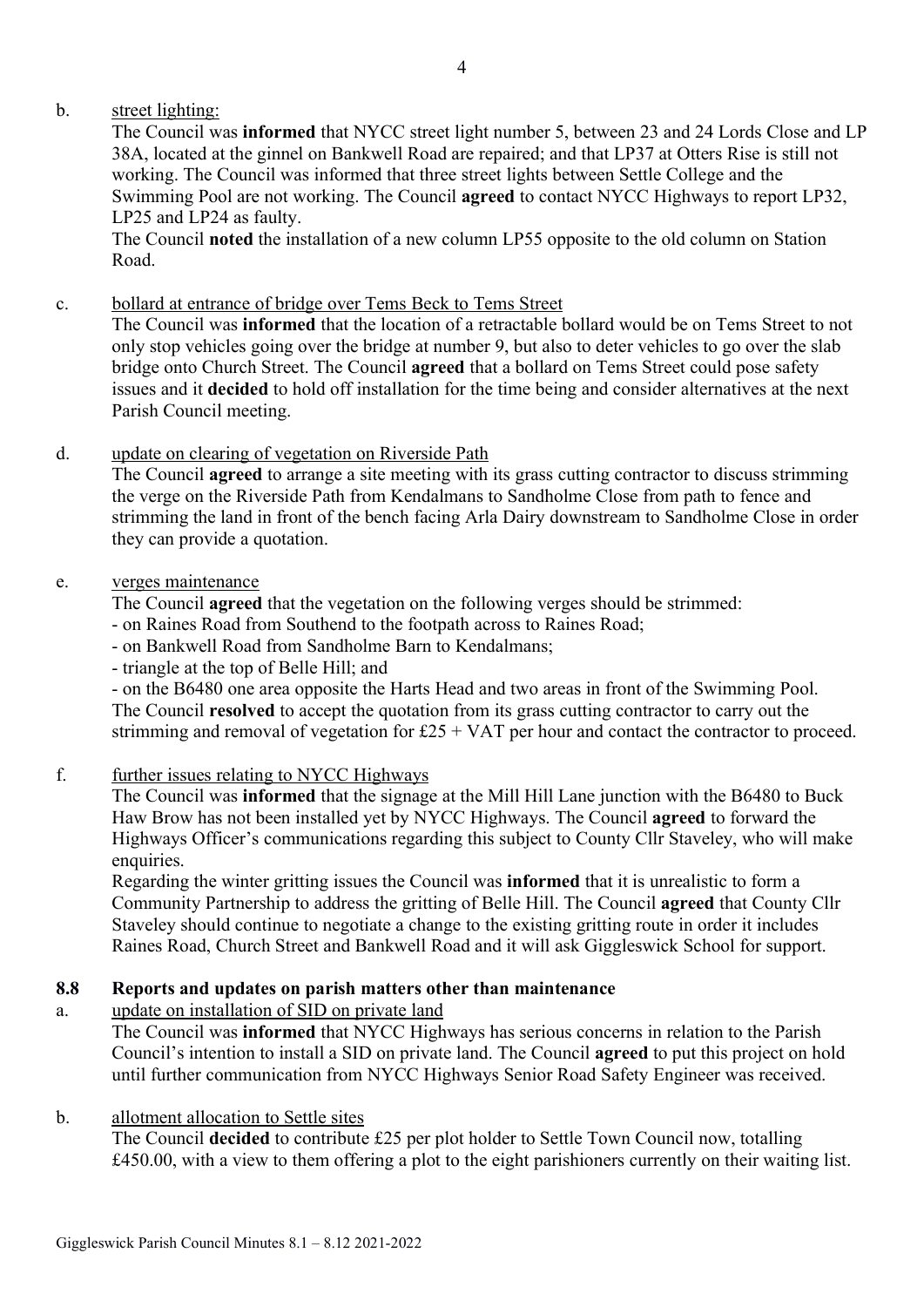Regarding the allocation of S106 funds to the Town Council for allotments for completed developments the Council decided that District Cllr Ogden will contact CDC's Chief Executive and make enquiries if any such funds have been allocated to STC in the past.

c. Christmas tree

The Council had received a quotation for the supply of a Christmas Tree with the lights on loan for £262.00 and it agreed to accept this. The Council noted that the removal of the lights and the disposal of the tree is not included and Cllr Bradley agreed to carry this out.

d. The Queen's Platinum Jubilee Beacons – 2 June 2022 and The Queen's Green Canopy Initiative The Council had received a quotation for a plaque for the Queen's Green Canopy Initiative and it agreed to discuss this item further at the next Parish Council meeting.

#### 8.9 Financial Matters

- a. The Council approved the Financial Statements, including the bank reconciliation to 31 October 2021 and it noted the total balance of all accounts as £31,412.47 with £10,828.13 in revenue and £20,584.34 in capital funds.
- b. The Council resolved to approve payment of the following accounts:- - Playsafety Limited of £124.20 for RoSPA Annual Inspection report 2021 for HPF - G.A. Hewitt & Son of £408.00 for grass cutting on HPF in October; - clerk's salary of £499.20 for November 2021 To note receipt of £141.00 from Giggleswick School for Mill Hill rent
- c. The Council resolved to discuss the draft budget for the financial year 2022-2023 at the next Parish Council meeting.

#### 8.10 Reports on or notice of meetings of other bodies

\* invitation to parish and town councils and parish meetings to attend an online briefing on the progress being made on the transition to a new unitary council for North Yorkshire, 1 and 3 December.

- \* CDC: Impact on Tourism on the Craven District questionnaire
- \* It's Grim Up North Running: early notification of Settle Road Race February 2022
- \* YLCA: White Rose Update 29/10; 5/11; Webinar Training Bulletin 22/10 and Training

Programme November and December 2021 to February 2022; Councillors discussion forum 21/10; 4/11

\* Rural Services Network: the Rural Bulletin 19/10; 26/10; 2/11; 9/11; Rural funding digest November edition

- \* e-forests: free trees for planting projects
- \* e-brochures: Online Playgrounds; Rural Arts; Eibe
- \* Settle Area Swimming Pool Annual General Meeting 18 November
- \* Ashridge nurseries: bulbs on offer
- 8.11 Reports / comments on other matters for information only, or for inclusion on a future agenda The Council decided that Cllr Coleman will represent the Parish Council on Swimming Pool matters until elections can be held in 2022.

#### 8.12 Date and time of the next Parish Council Meeting

The Council confirmed the date of the next Parish Council Meeting as  $14<sup>th</sup>$  December 2021 at 7.30 pm at the Parish Rooms.